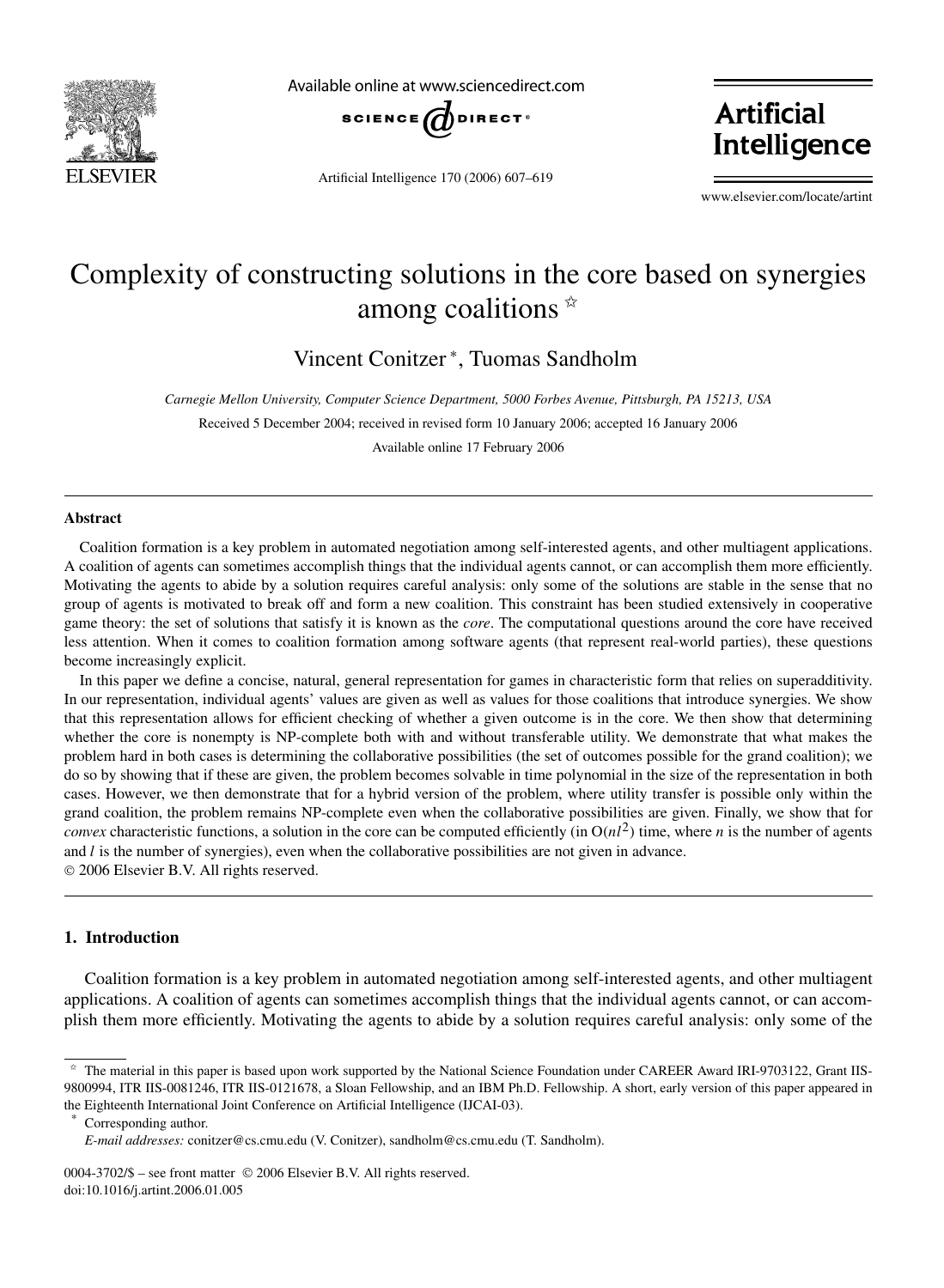solutions are stable in the sense that no group of agents is motivated to break off and form a new coalition. This constraint has been studied extensively in cooperative game theory: the set of solutions that satisfy it is known as the *core*. The computational questions around the core have received less attention. When it comes to coalition formation among software agents (that represent real-world parties), these questions become increasingly explicit.

While the driving motivation of this work is coalition formation among software agents, the computation of stable solutions may have applications beyond automated negotiation as well, for instance in electronic commerce. As an example, consider a large number of companies, some subsets of which could form profitable virtual organizations that can respond to larger or more diverse orders than the individual companies can. Determining stable value divisions allows one to see which potential virtual organizations would be viable in the sense that the companies in the virtual organization would naturally stay together. As another example, consider a future online service that determines how much each employee of a company should be paid so that the company does not collapse as a result of employees being bought away by other companies. The input to this service would be how much subsets of the company's employees would be paid if they left collectively (for instance, a whole department could be bought away). This input could come from salary databases or a manager's estimate. The computational problem of determining a stable renumeration would be crucial for such a service. Both of these example problems fit exactly under the model that we study in this paper.

The rest of the paper is organized as follows. In Section 2, we review the required concepts from cooperative game theory. In Section 3, we define a concise general representation for games in characteristic form that relies on superadditivity, and show that it allows for efficient (relative to the size of the representation) checking of whether a given outcome is in the core. In Section 4, we show that determining whether the core is nonempty is NP-complete both with and without transferable utility. In Section 5, we demonstrate that what makes the problem hard in both cases is determining the collaborative possibilities (the set of outcomes possible for the grand coalition); we do so by showing that if these are given, the problem becomes solvable in time polynomial in the size of the representation in both cases. In Section 6, we show that for a hybrid version of the problem, where utility transfer is possible only within the grand coalition, the problem remains NP-complete even when the collaborative possibilities are given. Finally, in Section 7, we show that if the characteristic function is convex, a solution in the core can be constructed efficiently (in  $O(nl^2)$  time, where *n* is the number of agents and *l* is the number of synergies), even when the collaborative possibilities are not given in advance.

## **2. Definitions from cooperative game theory**

In this section we review standard definitions from cooperative game theory, which we will use throughout the paper. In the definitions, we follow Mas-Colell et al. [21].

In general, how well agents in a coalition do may depend on what nonmembers of the coalition do (for example, see [2,6,10,22–24,28]). However, in cooperative game theory, coalition formation is usually studied in the context of *characteristic function games* where the utilities of the coalition members do not depend on the nonmembers' actions [5,16,31,35–37]. (One way to interpret this is to consider the coalition members' utilities to be the utilities they can *guarantee* themselves no matter what the nonmembers do [1].)

**Definition 1.** Given a set of agents *A*, a *utility possibility vector*  $u^B$  for  $B = \{b_1, \ldots, b_{n_B}\} \subseteq A$  is a vector  $(u_{b_1},...,u_{b_{n_R}})$  representing utilities that the agents in *B* can guarantee themselves by cooperating with each other. A *utility possibility set* is a set of utility possibility vectors for a given set *B*.

**Definition 2.** A *game in characteristic form* consists of a set of agents *A* and a utility possibility set *V (B)* for each  $B \subseteq A$ .

Sometimes games in characteristic form have *transferable utility*, which means agents in a coalition can transfer utility among themselves. (Usually, this is done using monetary transfers.)

**Definition 3.** A game in characteristic form is said to have *transferable utility* if for every  $B \subseteq A$  there is a number  $v(B)$  (the *value* of *B*) such that  $V(B) = \{u^B = (u_{b_1}^B, \dots, u_{b_{n_B}}^B) : \sum_{b \in B} u_b^B \leq v(B)\}.$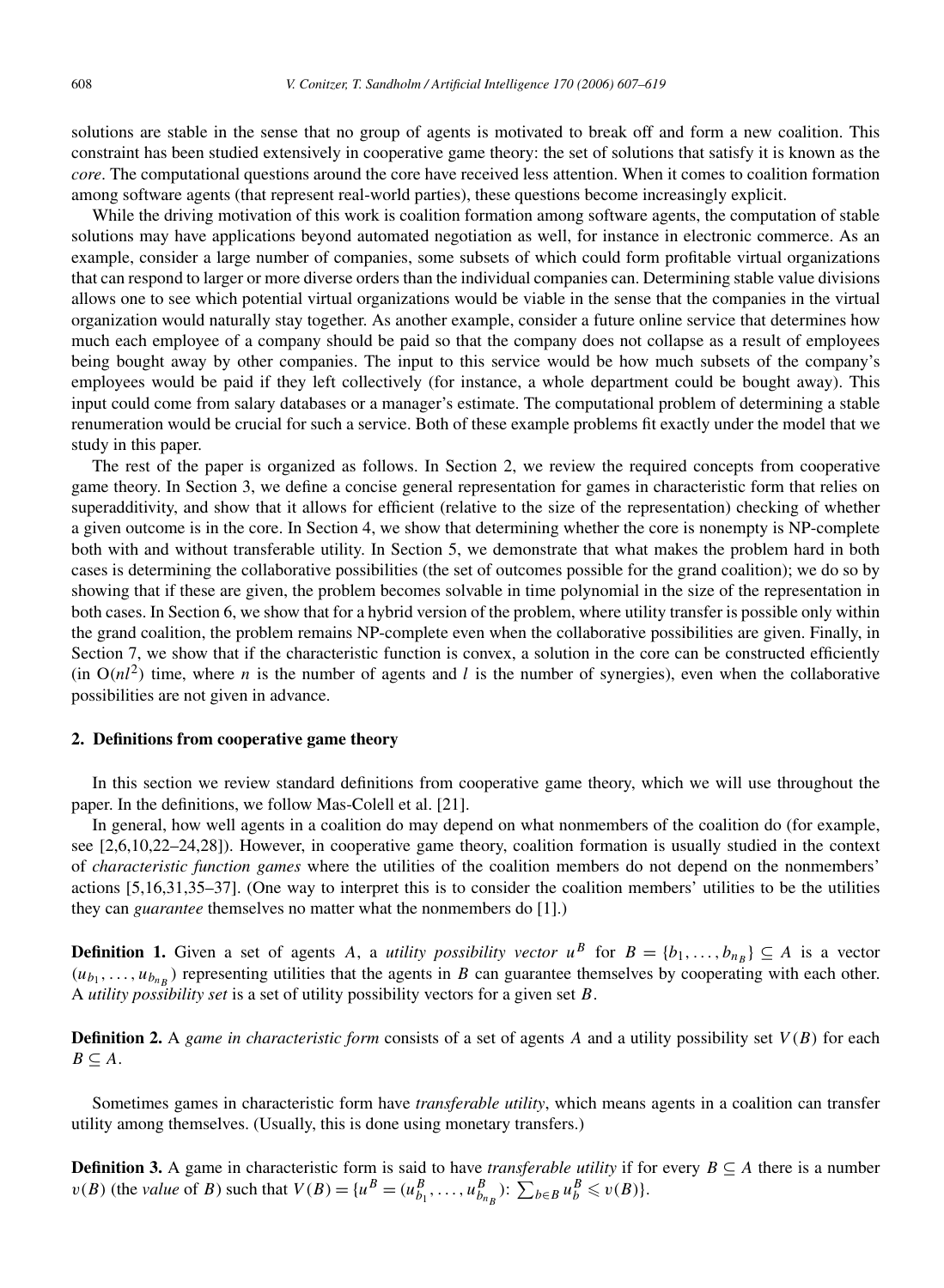It is commonly assumed that the joining of two coalitions does not prevent them from acting as well as they could have acted separately. In other words, the composite coalition can coordinate by choosing not to coordinate. This assumption is known as *superadditivity*. When superadditivity holds, it is always best for the grand coalition of all agents to form.<sup>1</sup> We will assume superadditivity throughout the paper. This makes our hardness results *stronger* because even a restricted version of the problem is hard.

**Definition 4.** A game in characteristic form is said to be *superadditive* if, for any two disjoint subsets  $B, C \subseteq A$ , and for any  $u^B \in V(B)$  and  $u^C \in V(C)$ , we have  $(u^B, u^C) \in V(B \cup C)$ . (In the case of transferable utility, this is equivalent to saying that for any *B*,  $C \subseteq A$  with *B* and *C* disjoint,  $v(B \cup C) \geq v(B) + v(C)$ .

We now need a solution concept. In this paper, we study only what is arguably the best known solution concept, namely the *core* (see, for example, [16,21,35]). It was first introduced by Gillies [13]. An outcome is said to be in the core if there is no subset of agents that can break off and form their own coalition in such a way that all of the agents in that coalition are better off. The following definition makes this precise.

**Definition 5.** An *outcome*  $u^A = (u_1^A, \dots, u_n^A) \in V(A)$  is *blocked* by coalition  $B \subseteq A$  if there exists  $u^B =$  $(u_{b_1}^B, \ldots, u_{b_{n_B}}^B) \in V(B)$  such that for all  $b \in B$ ,  $u_b^B > u_b^A$ . (In the case of transferable utility, this is equivalent to saying that the outcome is blocked by *B* if  $v(B) > \sum_{b \in B} u_b^A$ .) An outcome is in the *core* if it is blocked by no coalition.

In general, the core can be empty. If the core is empty, the game is inherently unstable because no matter what outcome is chosen, some subset of agents is motivated to pull out and form their own coalition. In other words, requiring that no subset of agents is motivated to break off into a coalition of its own overconstrains the system. An example of a game with an empty core is the one with agents  $\{x, y, z\}$ , where we have the utility possibility vectors  $u^{(x,y)} = (2, 1), u^{(y,z)} = (2, 1),$  and  $u^{(x,z)} = (1, 2)$  (and the ones that can be derived from this through superadditivity). The same example with transferable utility also has an empty core.

In the rest of this paper, we will study the question of how complex it is to determine whether the core is nonempty, that is, whether there is a solution or the problem is overconstrained. First, as a basis for comparison, we mention the following straightforward, general algorithms for checking whether there exists a solution in the core. For a game without transferable utility, for every element  $u^A \in V(A)$ , check, for every coalition  $B \subseteq A$ , whether there exists an element  $u^B \in V(B)$  such that  $u^B$  blocks  $u^A$ . For a game with transferable utility, we can use linear programming: we must decide on each agent's utility  $u_i$  in such a way that the total utility does not exceed  $v(A)$ , and such that for every coalition  $B \subseteq A$ ,  $v(B)$  does not exceed the total utility of the agents in *B* [25]. There are at least two reasons why these algorithms are not always practical. First, both algorithms are exponential in the number of agents, because they require a check or constraint for every subset of the agents.<sup>2</sup> Second, the first algorithm requires the computation of every utility possibility vector, and the second algorithm requires the computation of every value of a coalition. The computation of a single utility possibility vector or coalition value is not necessarily trivial, because it may require that the agents solve a complex collaborative planning problem.

Both of these two problems are intimately related to the *representation* of the characteristic form game. We cannot hope to compute solutions in the core in time that is less than exponential in the number of agents unless the representation is concise (that is, it does not simply list all the utility possibility vectors or all the coalition values). Moreover, we cannot address the question of how hard it is to compute individual utility possibility vectors or coalition values

 $1$  On the other hand, without superadditivity, even finding the optimal coalition structure (partition of agents into coalitions) can be hard [18,19, 29,32,33]. A third potential source of computational complexity (in addition to payoff/utility division as studied in this paper, and coalition structure generation) stems from each potential coalition having to solve a hard optimization problem in order to determine the value of the coalition. For example, when the agents are carrier companies with their own trucks and delivery tasks, they can save costs by forming a coalition (pooling their trucks and tasks), but each potential coalition faces a hard optimization problem: a vehicle routing problem defined by the coalition's trucks and tasks. The effect of such hard optimization problems on coalition formation has been studied by Sandholm and Lesser [30] and Tohmé and Sandholm [34].

<sup>&</sup>lt;sup>2</sup> In the case of the first algorithm, there may also be exponentially or even infinitely many utility possibility vectors per coalition, making the algorithm even less satisfactory.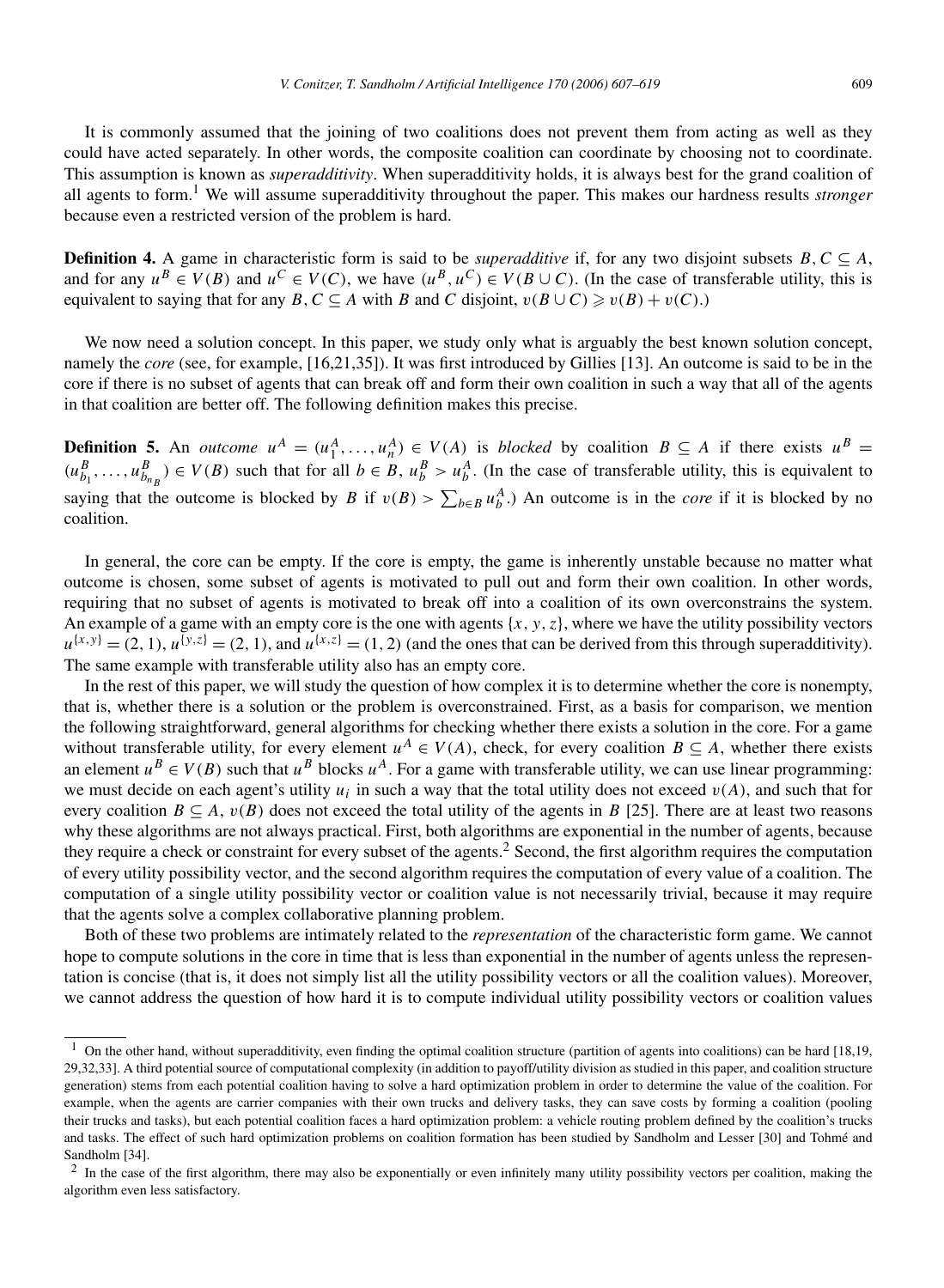unless we know the representation from which they must be derived.<sup>3</sup> Because of this, in the next section, we introduce a concise representation of characteristic form games that is based on the synergies among coalitions.

## **3. Representing characteristic form games concisely**

In our representation of games in characteristic form, we distinguish between games without transferable utility, where we specify some utility possibility vectors for some coalitions, and games with transferable utility, where we specify the values of some coalitions.

If the representation of the game specifies  $V(B)$  or  $v(B)$  explicitly for each coalition  $B \subseteq A$ , then the length of the representation is exponential in the number of agents. In that case, any algorithm for evaluating nonemptiness of the core (as long as it reads all the input) requires time exponential in the number of agents. However, that runtime is polynomial in the size of the input (this can be accomplished, for example, using the algorithms that we introduce in Section 5).

Most characteristic form games that represent real-world settings have some special structure. This usually allows for a game representation that is significantly more concise. The complexity of characterizing the core has already been studied in certain specific concisely expressible families of games. For example, Deng and Papadimitriou [9] study a game in which the agents are vertices of a graph with weights on the edges, and the value of a coalition is determined by the total weight of the edges contained in the subgraph induced by that coalition. Faigle et al. [12] study a game in which the agents are vertices on a graph, and the cost of a coalition is the weight of a *minimum spanning tree* for the subgraph induced by that coalition. They show that determining whether a solution is in the core is NP-complete in this game. In other work [11], the same authors study a modification of this game where the cost of a coalition is the minimum length of a traveling salesman tour for the subgraph induced by that coalition, and show how to use linear programming to give a solution that is *approximately* in the core (in the sense that every coalition pays at most 4*/*3 times their own cost). Markakis and Saberi [20] study how to construct a solution in the core for a *multicommodity flow game* on graphs (defined by Papadimitriou [27]). In this game, the agents correspond to the vertices of the graph, and each agent's utility is the total flow originated or terminated at that agent's vertex. A coalition can obtain any utility vector corresponding to a feasible flow for the subgraph induced by that coalition. Markakis and Saberi show that the core is always nonempty in such games, and they show that for the case of transferable utility, a solution in the core can be constructed in polynomial time in such games. Goemans and Skutella [14] study how to construct a solution in the core for a *facility location game*. In this game, several facilities must be opened (at a cost), and the agents must be connected to them (at a cost). Here, a solution is in the core if no subset of agents has an incentive to deviate and build the facilities and connections on their own. Goemans and Skutella show that there is a solution in the core if and only if there is no integrality gap for a particular linear programming relaxation (which is NP-complete to verify). Pal and Tardos [26] and Gupta et al. [15] study a game in which the agents need to be connected to a common source in a graph, and give a polynomial-time algorithm for constructing a solution that is approximately in the core. Finally, Deng et al. [8] study an integer programming formulation which captures many games on graphs, and (as in the result by Goemans and Skutella [14]) show that the core is nonempty if and only if the linear programming relaxation has an integer optimal solution. All of those results depend on concise game representations which are specific to the game families under study. Typically, such a family of games is played on a combinatorial structure such as a graph. Cooperative games on combinatorial structures have been systematically studied [3].

As a point of deviation, we study a natural representation that can capture *any* characteristic form game.4 Conciseness in our representation stems only from the fact that in many settings, the synergies among coalitions are sparse. When a coalition introduces no new synergy, its utility possibility vectors can be *derived* using superadditivity. Therefore, the input needs to include only the utility possibility vectors of coalitions that introduce synergy. The definitions below make this precise. We first present our representation of games without transferable utility.

 $3\,$  It should be remarked that deriving utility possibility vectors or coalition values from a given representation may be only part of the problem: it is possible that this representation itself must be constructed from another, even more basic representation, and this construction may itself be computationally nontrivial.

<sup>&</sup>lt;sup>4</sup> Our hardness results are not implied by the earlier hardness results for specific game families, because the games must be concisely representable in our input language to prove our hardness results.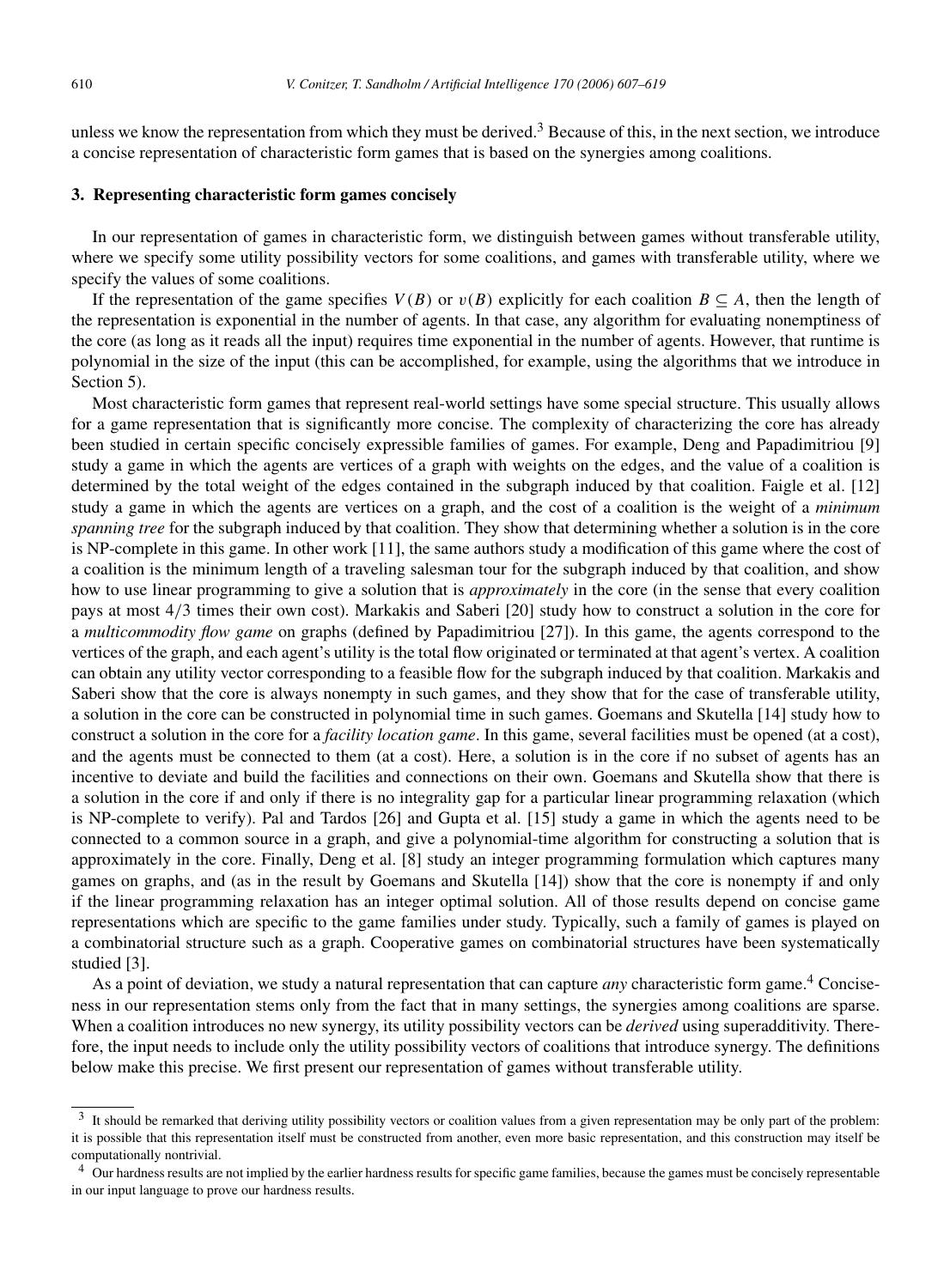**Definition 6.** We represent a game in characteristic form without transferable utility by a set of agents *A*, and a set of utility possibility vectors  $W = \{(B, u^{B,k})\}$ . (Here there may be multiple vectors for the same *B*, distinguished by different *k* indices.) The utility possibility set for a given  $B \subseteq A$  is then given by  $V(B) = \{u^B : u^B =$  $(u^{B_1}, \ldots, u^{B_r})$ ,  $\bigcup_{1 \leq i \leq r} B_i = B$ , all the *B<sub>i</sub>* are disjoint, and for all the *B<sub>i</sub>*,  $(B_i, u^{B_i}) \in W$ }. To avoid senseless cases that have no outcomes, we also require that  $(\lbrace a \rbrace, (0)) \in W$  for all  $a \in A$ .<sup>5</sup>

Listing all the utility possibility vectors is of course not always feasible, and when it is not feasible, another representation should be used. For example, in a game with transferable utility, there are infinitely many (actually, a continuum of) utility possibility vectors. Therefore, we give a more appropriate representation of games with transferable utility below. Nevertheless, there do exist settings in which all the utility possibility vectors can be listed explicitly. For example, we may have historical data on which coalitions have formed in the past and what the agents' utilities were in those coalitions. At the minimum, we should ensure that no subcoalition will collectively yearn for times past (and perhaps seek to recreate them by breaking off from the present-day coalition). In this case, we should try to find a solution that is in the core of the game given by the historical characteristic function.

We now present our representation of games with transferable utility.

**Definition 7.** We represent a game in characteristic form with transferable utility by a set of agents *A*, and a set of values  $W = \{(B, v(B))\}$ . The value for a given  $B \subseteq A$  is then given by  $v(B) = \max\{\sum_{1 \leq i \leq r} v(B_i) : \bigcup_{1 \leq i \leq r} B_i = B,$ all the  $B_i$  are disjoint, and for all the  $B_i$ ,  $(B_i, v(B_i)) \in W$ . To avoid senseless cases that have no outcomes, we also require that  $({a}, 0) \in W$  whenever  ${a}$  does not receive a value elsewhere in *W*.

Thus, we only need to specify a basis of utility possibilities, from which we can then derive the others. (This derivation can, however, be computationally hard, as we will discuss shortly.) This representation integrates rather nicely with real-world problems where determining any coalition's value is complex. For example, in the multiagent vehicle routing problem, we solve the routing problem for every coalition that might introduce new synergies. When it is clear that there is no synergy between two coalitions (for example, if they operate in different cities and each one only has deliveries within its city), there is no need to solve the routing problem of the coalition that would result if the two coalitions were to merge.

The following lemmas indicate that we can also use this representation effectively for checking whether an outcome is in the core, that is, whether it satisfies the strategic constraints.

**Lemma 1.** Without transferable utility, an outcome  $u^A = (u_1^A, \ldots, u_n^A) \in V(A)$  is blocked by some coalition if and *only if it is blocked by some coalition B through some utility vector*  $u^B$ *, where*  $(B, u^B) \in W$ *.* 

**Proof.** The "if" part is trivial. For "only if", suppose  $u^A$  is blocked by coalition *C* through some  $u^C$ , so that for every  $c \in C$ ,  $u_c^C > u_c^A$ . We know  $u^C = (u^{C_1}, \ldots, u^{C_r})$  where  $(C_i, u^{C_i}) \in W$ . But then,  $C_1$  blocks  $u^A$  through  $u^{C_1}$ .  $\Box$ 

The proof for the same lemma in the case of transferable utility is only slightly more intricate.

**Lemma 2.** With transferable utility, an outcome  $u^A = (u_1^A, \ldots, u_n^A) \in V(A)$  is blocked by some coalition if and only *if it is blocked by some coalition B through its value*  $v(B)$ *, where*  $(B, v(B)) \in W$ *.* 

**Proof.** The "if" part is trivial. For "only if", suppose  $u^A$  is blocked by coalition *C* through  $v(C)$ , so that  $v(C)$  >  $\sum_{c \in C} u_c^A$ . We know that  $v(C) = \sum_{1 \leq i \leq r} v(C_i)$  where  $(C_i, v(C_i)) \in W$ . It follows that  $\sum_{1 \leq i \leq r} v(C_i)$  >  $\sum_{1 \le i \le r} \sum_{c \in C_i} u_c^A$ , and hence for at least one  $C_i$ , we have  $v(C_i) > \sum_{c \in C_i} u_c^A$ . But then  $C_i$  blocks  $u^A$  through  $v(C_i)$ . ✷

One drawback is that under this representation, it is, in general, NP-complete to compute a given coalition's value. Thus, the representation still leaves part of the collaborative optimization problem of determining a coalition's value to

<sup>&</sup>lt;sup>5</sup> Setting the utility to 0 in this case is without loss of generality, as we can simply normalize the utility function to obtain this.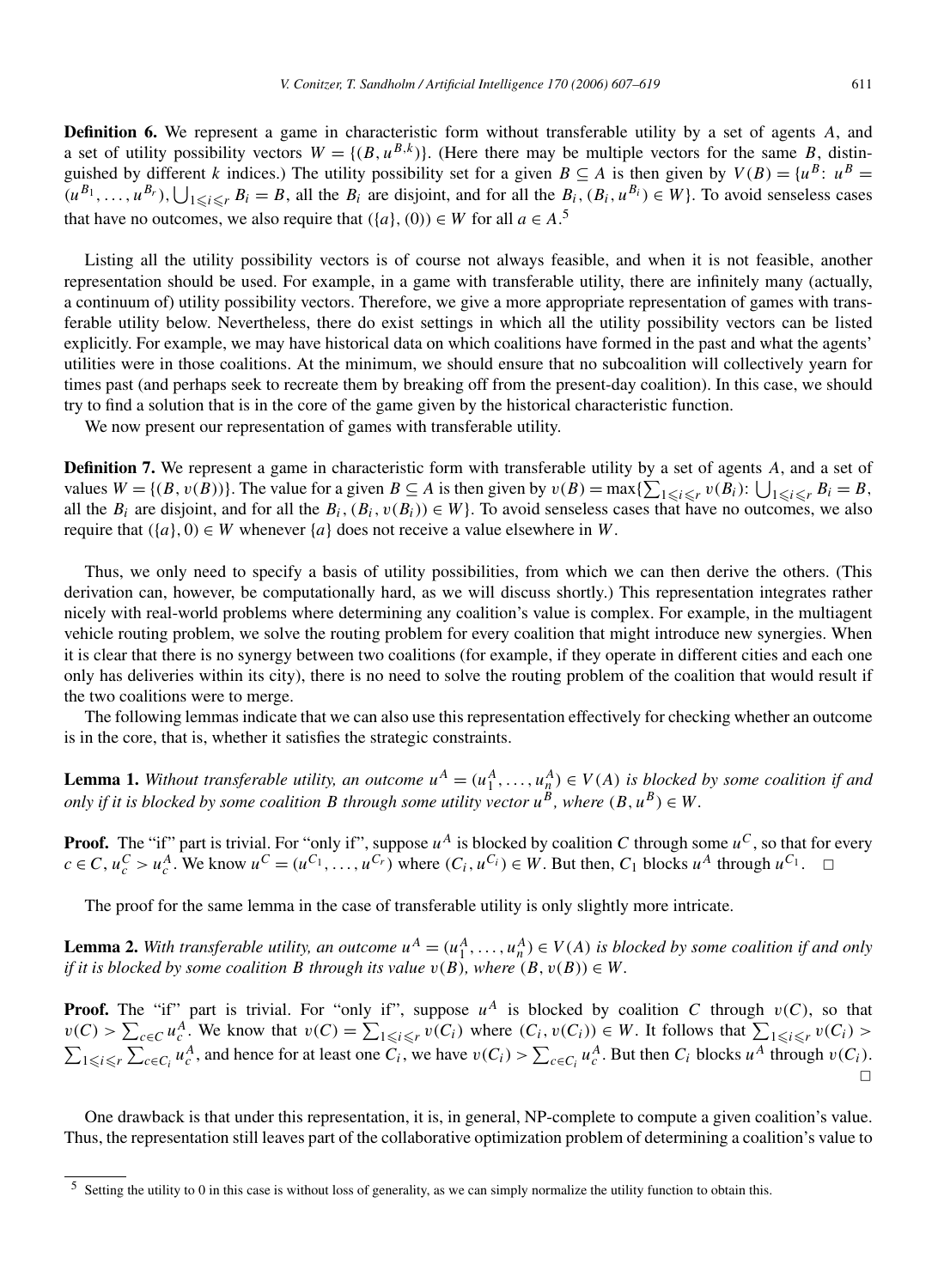be solved (which is not entirely unnatural given that in many practical settings, the collaborative optimization problem is very complex). Rather than prove this NP-hardness here directly, we note that it follows from results in the coming sections, as we will show.

## **4. Checking whether the core is nonempty is hard**

We now show that with this representation, it is hard to check whether the core is nonempty. This holds both for the nontransferable utility setting and for the transferable utility setting.

**Definition 8** *(CORE-NONEMPTY).* We are given a superadditive game in characteristic form (with or without transferable utility) in our representation language. We are asked whether the core is nonempty.

We will demonstrate NP-hardness of this problem by reducing from the NP-complete EXACT-COVER-BY-3-SETS problem [17].

**Definition 9** *(EXACT-COVER-BY-3-SETS).* We are given a set *S* of size 3*m* and a collection of subsets  $\{S_i\}_{1\leq i \leq r}$  of *S*, each of size 3. We are asked if there is a cover of *S* consisting of *m* of the subsets.

The intuition behind both NP-hardness reductions from EXACT-COVER-BY-3-SETS presented in this section is the following. We let the elements of *S* correspond to some of the agents, and we let the subsets *Si* correspond to some of the elements of *W*, in such a way that the grand coalition can achieve a "good" outcome if and only if we can cover all these agents with a subset of disjoint elements of *W*—that is, if and only if an exact cover exists. Then, we add some additional agents and elements of *W* such that only such a good outcome would be strategically stable (this is the nontrivial part of both proofs, which is why these results do not follow trivially from the hardness of solving a coalition's collaborative optimization problem). The formal proofs follow.

**Theorem 1.** *CORE-NONEMPTY without transferable utility is NP-complete.*

**Proof.** To show that the problem is in NP, nondeterministically choose a subset of *W*, and check if the corresponding coalitions constitute a partition of *A*. If so, check if the outcome corresponding to this partition is blocked by any element of *W*.

To show NP-hardness, we reduce an arbitrary EXACT-COVER-BY-3-SETS instance to the following CORE-NONEMPTY instance. Let the set of agents be  $A = S \cup \{w, x, y, z\}$ . For each  $S_i$ , let  $(S_i, u^{S_i})$  be an element of W, with  $u^{S_i} = (2, 2, 2)$ . Also, for each  $s \in S$ , let  $({s, w}, u^{{s, w}})$  be an element of W, with  $u^{{s, w}} = (1, 4)$ . Also, let  $(\{w, x, y, z\}, u^{\{w, x, y, z\}})$  be an element of W, with  $u^{\{w, x, y, z\}} = (3, 3, 3, 3)$ . Finally, let  $(\{x, y\}, u^{\{x, y\}})$  with  $u^{\{x,y\}} = (2,1), (\{y,z\},u^{\{y,z\}})$  with  $u^{\{y,z\}} = (2,1), (\{x,z\},u^{\{x,z\}})$  with  $u^{\{x,z\}} = (1,2)$  be elements of W. The only other elements of *W* are the required ones giving utility 0 to singleton coalitions. We claim the two instances are equivalent.

First suppose there is an exact cover by 3-sets consisting of  $S_{c_1}, \ldots, S_{c_m}$ . Then the following outcome is possible:  $(u^{S_{c_1}},...,u^{S_{c_m}},u^{\{w,x,y,z\}}) = (2,2,...,2,3,3,3,3)$ . It is easy to verify that this outcome is not blocked by any coalition. It follows that the core is nonempty.

Now suppose there is no exact cover by 3-sets. Suppose the core is nonempty, that is, it contains some outcome  $u^A = (u^{C_1}, \ldots, u^{C_r})$  with each  $(C_i, u^{C_i})$  an element of *W*, and the  $C_i$  disjoint. Then one of the  $C_i$  must be  $\{s, w\}$  for some  $s \in S$ : for if this were not the case, there must be some  $s \in S$  with  $u_s^A = 0$ , because the  $C_i$  that are equal to  $S_i$ cannot cover *S*; but then {*s, w*} would block the outcome. Thus, none of the  $C_i$  can be equal to {*w, x, y, z*}. Then one of the  $C_i$  must be one of  $\{x, y\}$ ,  $\{y, z\}$ ,  $\{x, z\}$ , or else two of  $\{x, y, z\}$  would block the outcome. By symmetry, we can without loss of generality assume it is  $\{x, y\}$ . But then  $\{y, z\}$  will block the outcome. (Contradiction.) It follows that the core is empty.  $\square$ 

We might hope that the convexity introduced by transferable utility makes the problem tractable through, for example, linear programming. This turns out not to be the case.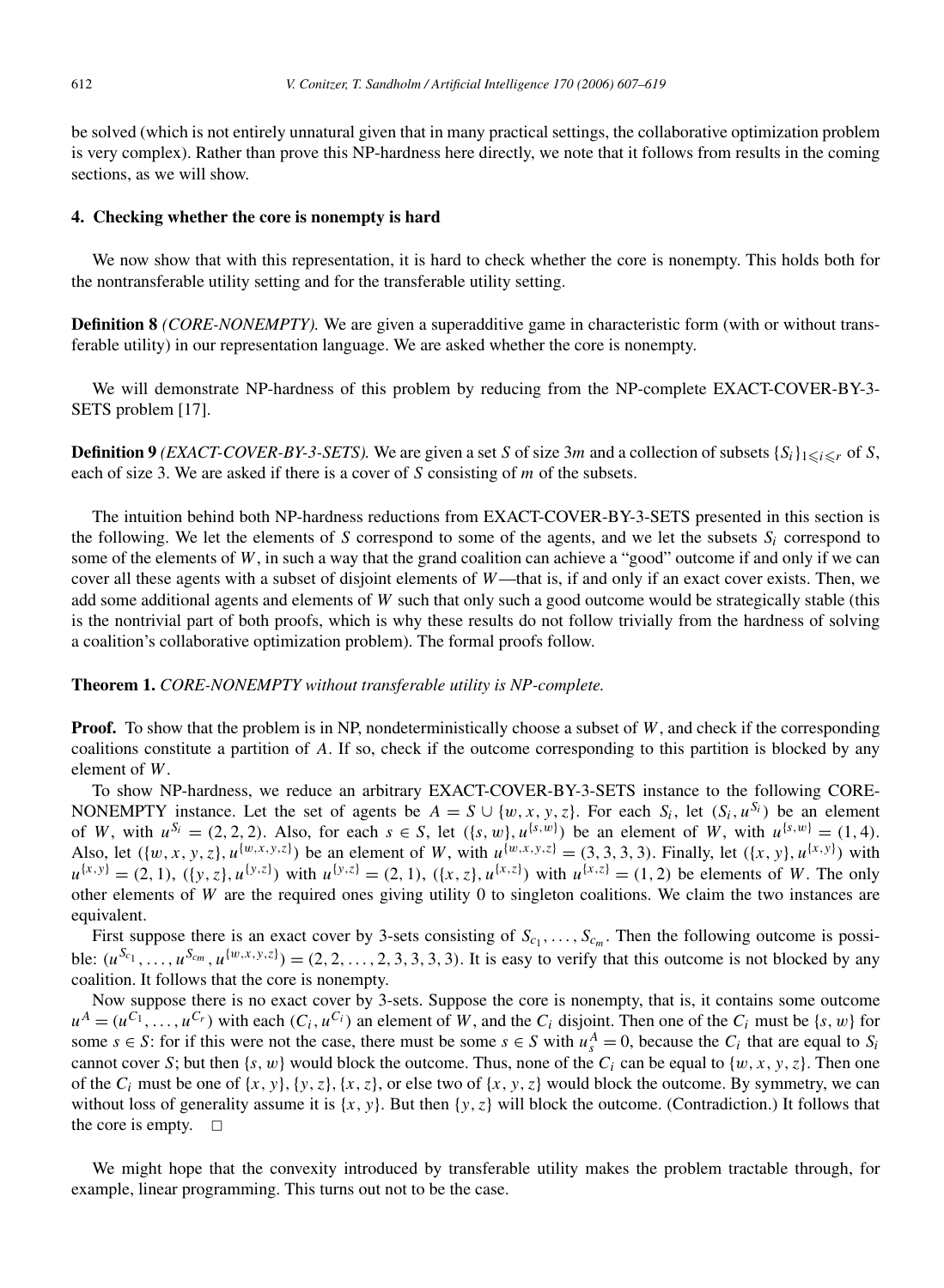## **Theorem 2.** *CORE-NONEMPTY with transferable utility is NP-complete.*

**Proof.** To show that the problem is in NP, nondeterministically choose a subset of *W*, and check if the corresponding coalitions constitute a partition of *A*. If so, nondeterministically divide the sum of the coalitions' values over the agents, and check if this outcome is blocked by any element of *W*.

To show NP-hardness, we reduce an arbitrary EXACT-COVER-BY-3-SETS instance to the following CORE-NONEMPTY instance. Let the set of agents be  $A = S \cup \{x, y\}$ . For each  $S_i$ , let  $(S_i, 3)$  be an element of *W*. Additionally, let  $(S \cup \{x\}, 6m)$ ,  $(S \cup \{y\}, 6m)$ , and  $(\{x, y\}, 6m)$  be elements of *W*. The only other elements of *W* are the required ones giving value 0 to singleton coalitions. We claim the two instances are equivalent.

First suppose there is an exact cover by 3-sets consisting of  $S_{c_1}, \ldots, S_{c_m}$ . Then the value of coalition *S* is at least  $\sum_{1 \leq i \leq m} v(S_{c_i}) = 3m$ . Combining this with the coalition  $\{x, y\}$ , which has value 6*m*, we conclude that the grand coalition *A* has value at least 9*m*. Hence, the outcome  $(1, 1, \ldots, 1, 3m, 3m)$  is possible. It is easy to verify that this outcome is not blocked by any coalition. It follows that the core is nonempty.

Now suppose there is no exact cover by 3-sets. Then the coalition *S* has value less than 3*m* (since there are no *m* disjoint *Si*), and as a result the value of the grand coalition is less than 9*m*. It follows that in any outcome, the total utility of at least one of  $S \cup \{x\}$ ,  $S \cup \{y\}$ , and  $\{x, y\}$  is less than 6*m*. Hence, this coalition will block. It follows that the core is empty.  $\square$ 

Our results imply that in the general case, it is computationally hard to make any strategic assessment of a game in characteristic form when it is concisely represented.

## **5. Specifying information about the grand coalition makes the problem tractable**

Our proofs that CORE-NONEMPTY is hard relied on constructing instances where it is difficult to determine what the grand coalition can accomplish. In effect, the hardness derived from the fact that even collaborative optimization is hard in these instances. While this is indeed a real difficulty that occurs in the analysis of characteristic form games, we may nevertheless wonder to what extent computational complexity issues are introduced by the purely strategic aspect of the games. To analyze this, we investigate the computational complexity of CORE-NONEMPTY when *V (A)* (or *v(A)*) is *explicitly* provided as input, so that determining what the grand coalition can accomplish can no longer be the source of any complexity.<sup>6</sup> It indeed turns out that the problem becomes easy both with and without transferable utility.

# **Theorem 3.** *When V (A) is explicitly provided, CORE-NONEMPTY without transferable utility is in P.*

**Proof.** The following simple algorithm accomplishes this efficiently. For each element of  $V(A)$ , check whether it is blocked by any element of *W*. The algorithm is correct due to Lemma 1.  $\Box$ 

For the transferable utility case, we make use of linear programming.

## **Theorem 4.** *When v(A) is explicitly provided, CORE-NONEMPTY with transferable utility is in P.*

**Proof.** We decide how to allocate the  $v(A)$  among the agents by solving a linear program. Because of Lemma 2, the core is nonempty if and only if the following linear program has a solution:

$$
\sum_{1 \leq i \leq n} u_i \leq v(A); \quad \forall (B, v(B)) \in W, \quad \sum_{b \in B} u_b \geq v(B).
$$
 (1)

Because the size of the program is polynomial, this constitutes a polynomial-time algorithm.  $\Box$ 

 $<sup>6</sup>$  Bilbao et al. [4] have studied the complexity of the core in characteristic form games with transferable utility when there is an oracle that can</sup> provide the value  $v(B)$  of any coalition *B*. Our amended input corresponds to asking one such query in addition to obtaining the unamended input.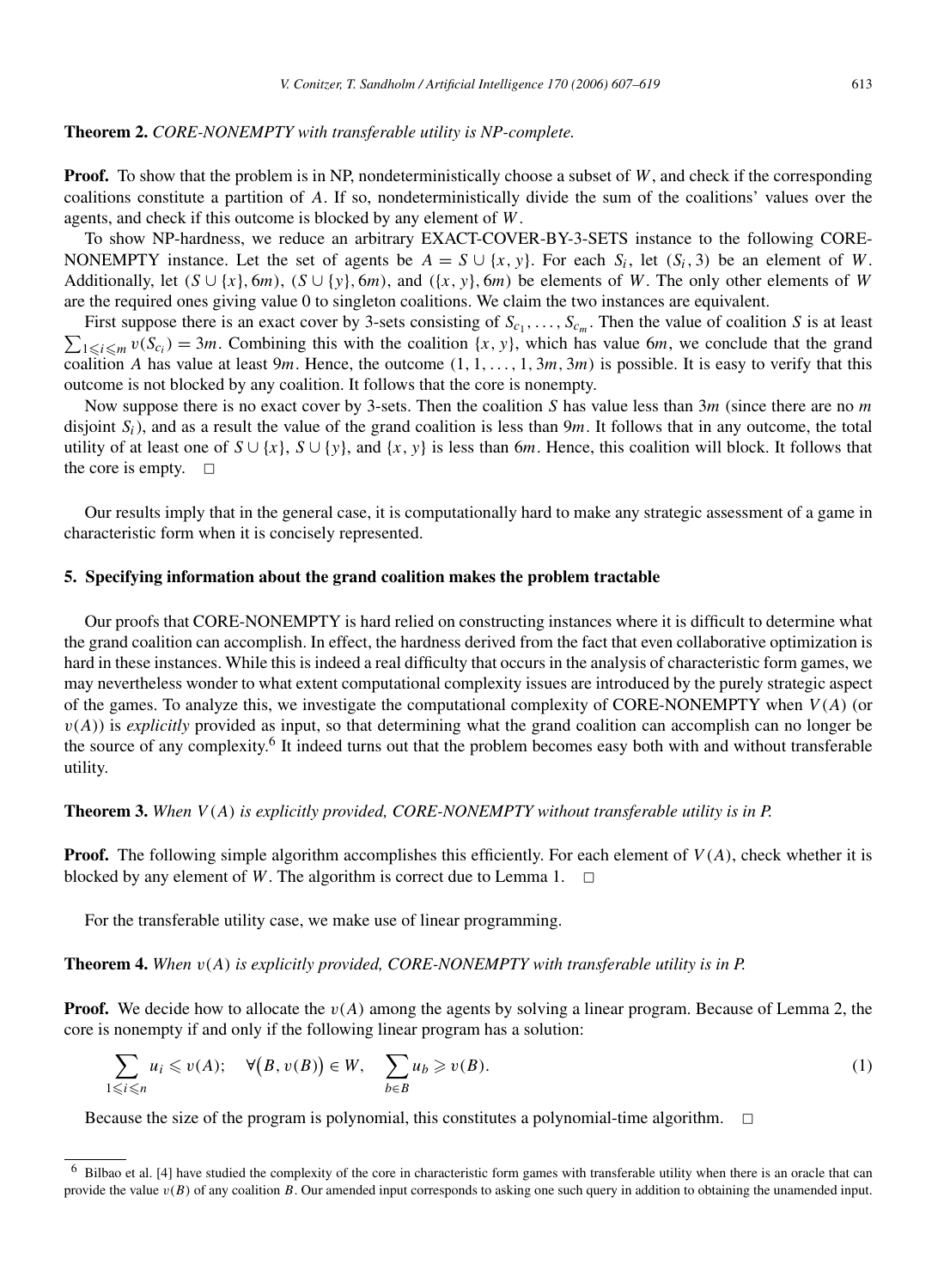The algorithms in the proofs also construct a solution that is in the core, if the core is nonempty. We note that we have now also established that computing  $v(A)$  is NP-hard, because, apart from the computation of  $v(A)$ , we have an efficient algorithm for computing a solution in the core—which we have already shown is NP-hard.

## **6. Games with limited utility transfer remain hard**

Not all complexity issues disappear through having the collaborative optimization problem solution available. It turns out that if we allow for games *with limited utility transfer*, where only *some* coalitions can transfer utility among themselves, the hardness returns. In particular, we show hardness in the case where only the grand coalition can transfer utility. This is a natural model for example in settings where there is a market institution that enforces payments, but if a subset of the agents breaks off, the institution collapses and payments cannot be enforced. Another example application is the setting described in Section 3 in which we wish to ensure that there is no subcoalition such that all of its agents were happier in a past time period when they formed a coalition by themselves.

**Definition 10.** We represent a game in characteristic form in which only the grand coalition can transfer utility by a set of agents A, a set of utility possibility vectors  $W = \{(B, u^{B,k})\}$ , and a value  $v(A)$  for the grand coalition. The utility possibility set for a given  $B \subseteq A$ ,  $B \neq A$  is then given by  $V(B) = \{u^B: u^B = (u^{B_1}, \ldots, u^{B_r}), \bigcup_{1 \leq i \leq r} B_i = B,$ all the  $B_i$  are disjoint, and for all the  $B_i$ ,  $(B_i, u^{B_i}) \in W$ . To avoid senseless cases that have no outcomes, we also require that  $(\{a\}, (0)) \in W$  for all  $a \in A$ . For the grand coalition *A*, any vector of utilities that sum to at most  $v(A)$  is possible.

We demonstrate that the CORE-NONEMPTY problem is NP-hard in this setting by reducing from the NP-complete VERTEX-COVER problem [17].

**Definition 11** *(VERTEX-COVER)*. We are given a graph  $G = (V, E)$ , and a number *k*. We are asked whether there is a subset of *V* of size *k* such that each edge has at least one of its endpoints in the subset.

We are now ready to state our result.

**Theorem 5.** *When only the grand coalition can transfer utility, CORE-NONEMPTY is NP-complete* (*even when v(A) is explicitly provided as input*)*.*

**Proof.** To show that the problem is in NP, nondeterministically divide  $v(A)$  over the agents, and check if this outcome is blocked by any element of *W*.

To show NP-hardness, we reduce an arbitrary VERTEX-COVER instance to the following CORE-NONEMPTY instance. Let  $A = V \cup \{x, y, z\}$ , and let  $v(A) = 6|V| + k$ . Furthermore, for each edge  $(v_i, v_j)$ , let  $(\{v_i, v_j\}, u^{\{v_i, v_j\}})$ be an element of *W*, with  $u^{\{v_i, v_j\}} = (1, 1)$ . Finally, for any  $a, b \in \{x, y, z\}$   $(a \neq b)$ , let  $(\{a, b\}, u^{\{a, b\}})$  be an element of *W*, with  $u^{\{a,b\}} = (3|V|, 2|V|)$ . The only other elements of *W* are the required ones giving utility 0 to singleton coalitions. This game does not violate the superadditivity assumption, since without the explicit specification of  $v(A)$ , superadditivity can at most imply that  $v(A) = 6|V| \le 6|V| + k$ . We claim the two instances are equivalent.

First suppose there is a vertex cover of size *k*. Consider the following outcome: all the vertices in the vertex cover receive utility 1, all the other vertices receive utility 0, and each of *x*, *y*, and *z* receives utility 2|*V* |. Using the fact that all the edges are covered, it is easy to verify that this outcome is not blocked by any coalition. It follows that the core is nonempty.

Now suppose there is some outcome  $u^A$  in the core. In such an outcome, either each of  $\{x, y, z\}$  receives at least 2|*V*|, or two of them receive at least 3|*V*| each. (For if not, there is some  $a \in \{x, y, z\}$  with  $u_a^A < 2|V|$  and some  $b \in \{x, y, z\}$   $(b \neq a)$  with  $u_b^A < 3|V|$ , and the coalition  $\{b, a\}$  will block through  $u^{\{b,a\}} = (3|V|, 2|V|)$ .) It follows that the combined utility of all the elements of *V* is at most *k*. Now, for each edge  $(v_i, v_j)$ , at least one of its vertices must receive utility at least 1, or this edge would block. Thus, the vertices that receive at least 1 cover the edges. But because the combined utility of all the elements of  $V$  is at most  $k$ , there can be at most  $k$  such vertices. It follows that there is a vertex cover.  $\Box$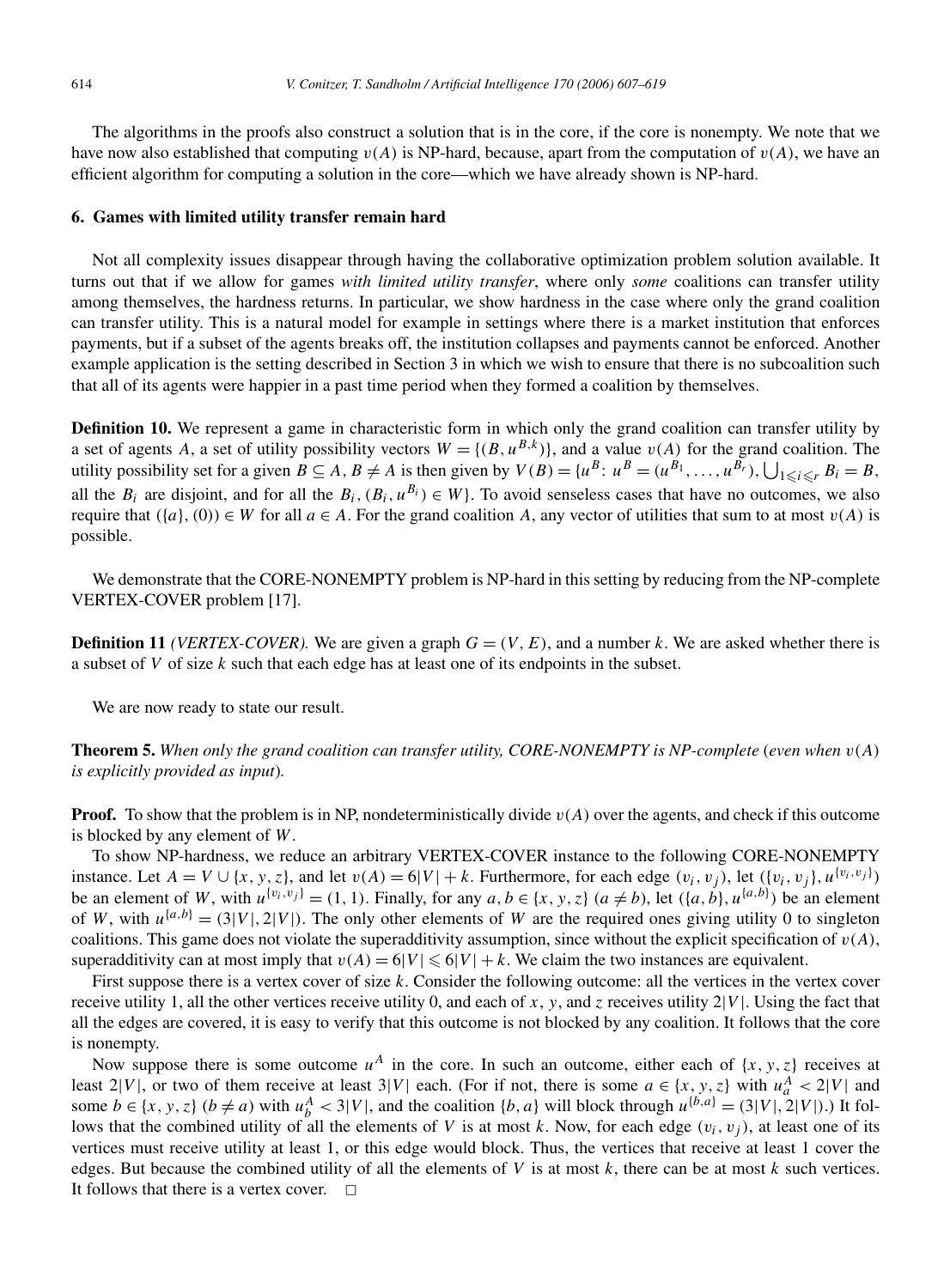Games in which only some coalitions can transfer utility are quite likely to appear in real-world multiagent settings, for example because only some of the agents use a currency. Our result shows that for such games, even when the collaborative optimization problem has already been solved, it can be computationally hard to strategically assess the game.

#### **7. A fast algorithm for convex characteristic functions**

While we have shown that constructing a solution in the core is hard in general, we may wonder whether restrictions on the characteristic function make the problem easier. In this section, we show that if the characteristic function is *convex* (in which case it is known that the core is always nonempty), a solution in the core can be constructed efficiently (in  $O(nl^2)$  time, where *n* is the number of agents and *l* is the number of synergies) under our representation. We do not require that the value of the grand coalition is known, nor do we need to use techniques from linear programming.

We will restrict our attention to games with transferable utility in this section. A characteristic function *v* is *convex* if for any coalitions *B* and *C*, we have  $v(B \cup C) - v(C) \ge v(B) - v(B \cap C)$  [25]. That is, the marginal contribution of a subcoalition to a larger set is always larger (or at least as large). One natural setting in which the characteristic function is convex is the following. Suppose that every agent  $i$  has a set of *skills*  $S_i$ , and suppose that every agent's skills are unique, that is,  $S_i \cap S_j = \{\}$  for all  $i \neq j$ . Furthermore, suppose that there is a set of *tasks T* that the agents can accomplish, and that each task  $t \in T$  has a value  $v(t) \geq 0$ , as well as a set of skills  $S(t)$  that are required to accomplish *t*. Then, the value of a coalition *B* is the sum of the values of the tasks that they can accomplish, that is,  $v(B) = \sum_{t \in T: S(t) \subseteq \bigcup_{i \in B} S_i} v(t)$ . In this setting, the marginal set of tasks that can be accomplished by adding a given subset of the agents to an existing coalition of agents is increasing in the existing coalition (as the existing coalition gets larger, the marginal set of tasks that can be accomplished by adding the given subset of agents can get no smaller), and therefore the characteristic function is convex. One example application is the following: suppose each agent holds some medical patents (these are the agents' "skills"), and there is a set of drugs (the "tasks"), each of which has a market value and requires a subset of the patents to be manufactured.

When the characteristic function is convex, one method of constructing a solution in the core is the following: impose an arbitrary order on the agents, add them to the coalition one at a time, and give each agent its marginal value (see, for example, Osborne and Rubinstein [25]). Unfortunately, this scheme cannot be applied directly under our representation, as it requires knowing the values of the relevant coalitions. As we have seen earlier, computing these values is hard for general characteristic functions. However, in this section we will show that when convexity holds, this is no longer the case, and solutions in the core can be constructed efficiently.

As it turns out, it is easier to think about the implications of convexity for our representation if we first assume that there are no explicitly specified pairs  $(B, v(B))$  that are redundant. That is, if  $v(B)$  could have been inferred from the values of other coalitions by superadditivity, we assume that it is not explicitly specified. Thus, only the *synergetic* coalitions' values are explicitly specified, where a coalition is synergetic if its value could not have been derived from the values of its proper subcoalitions. We will later show how to remove this assumption. Formally:

**Definition 12.** A coalition *B* is *synergetic* if  $v(B) > \max\{\sum_{1 \leq i \leq r} v(B_i): \bigcup_{1 \leq i \leq r} B_i = B$ , each  $B_i$  is a proper subset of *B*, all the  $B_i$  are disjoint, and for all the  $B_i$ ,  $(B_i, v(B_i)) \in W$ .

First we show that the union of two intersecting synergetic coalitions must be synergetic when convexity holds.

**Lemma 3.** *Let v be a convex characteristic function. Suppose B and C are both synergetic coalitions* (*for v*)*, with a nonempty intersection* ( $B \cap C \neq \{\}$ ). Then  $B \cup C$  *is a synergetic coalition.* 

**Proof.** If one of *B* and *C* is contained in the other, the lemma is trivially true. Hence, we can assume that this is not the case, that is,  $B - C \neq \{\}$  and  $C - B \neq \{\}.$ 

First suppose that  $v(B \cup C) = v(B) + v(C - B)$ . Then,  $v(B \cup C) - v(C) = v(B) + v(C - B) - v(C) < v(B) + v(C - B)$ .  $v(C - B) - v(C - B) - v(B \cap C) = v(B) - v(B \cap C)$  (where the inequality follows from *C* being a synergetic coalition), contradicting convexity. Hence,  $v(B \cup C) > v(B) + v(C - B)$ . By symmetry,  $v(B \cup C) > v(C) + v(B - C)$ .

We will now prove the lemma by induction on  $|B \cup C|$ . For  $|B \cup C| \leq 2$  the lemma is vacuously true. Now suppose that it is always true for  $|B \cup C| < k$ , but it fails for  $|B \cup C| = k$ . That is, we have some *B* and *C* (both synergetic,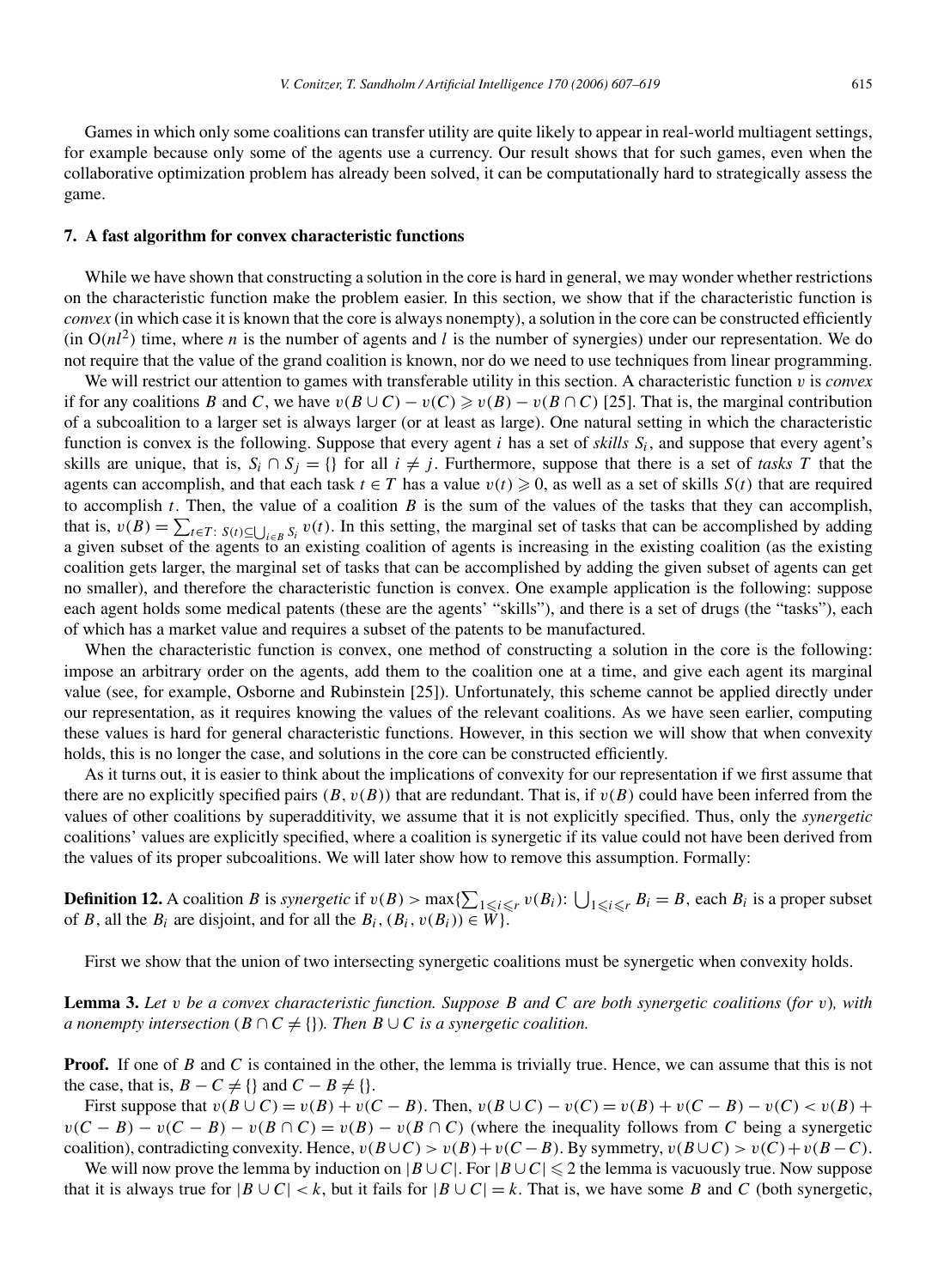with a nonempty intersection and neither contained in the other), where  $B \cup C$  is not synergetic. Without loss of generality, we assume that *B* is maximal, that is, there is no strict superset of *B* in  $B \cup C$  that is also synergetic. Let  $D_1, D_2, \ldots, D_n$  be a partition of  $B \cup C$  (with  $n > 1$ ) such that each  $D_i$  is synergetic and  $\sum_{i=1}^n v(D_i) = v(B \cup C)$  (such a partition must exist because we are supposing  $B \cup C$  is not synergetic). If one of the  $D_i$  were equal to either *B* or *C*, then we would have  $v(B \cup C) = v(B) + v(C - B)$  or  $v(B \cup C) = v(C) + v(B - C)$ , which we showed impossible at the beginning of the proof. Moreover, it is not possible that all the *Di* are either contained in *B*, or have an empty intersection with *B*. For if this were the case, then  $v(B \cup C) = \sum_{i=1}^{n} v(D_i) = \sum_{D_i \subseteq B} v(D_i) + \sum_{D_i \subseteq C - B} v(D_i) <$  $v(B) + \sum_{D_i \subseteq C - B} v(D_i) \leq v(B \cup C)$  (where the first inequality derives from the facts that *B* is synergetic and no *D<sub>i</sub>* is equal to *B*). Thus, there is some  $D_i^*$  with  $D_i^* \cap B \neq \{\}$  and  $D_i^* \cap (C - B) \neq \{\}$ . Suppose that this  $D_i^*$  does not contain all of  $C - B$ . Then, we can apply the induction assumption to *B* and  $D_i^*$  to conclude that  $B \cup D_i^*$  is synergetic. But this contradicts the maximality of *B*. On the other hand, suppose that  $D_i^*$  does contain all of  $C - B$ . Then  $B \cup D_i^* = B \cup C$ , and  $v(B \cup D_i^*) = v(D_i^*) + v(B - D_i^*)$ , which we showed impossible at the beginning of the proof.  $\Box$ 

Next, we show that any partition of *B* into maximal synergetic coalitions will give us the value of *B* when convexity holds.

**Lemma 4.** If *v* is convex, for any coalition B, for any partition  $D_1, D_2, \ldots, D_n$  of B where each  $D_i$  is synergetic and *maximal in B* (*there is no superset of*  $D_i$  *in B which is also synergetic*),  $v(B) = \sum_{i=1}^n v(D_i)$ *.* 

**Proof.** Suppose not. Let  $E_1, E_2, \ldots, E_m$  be a partition of *B* where each  $E_j$  is synergetic and  $\sum_{j=1}^m v(E_j) = v(B)$ . No  $E_j$  can be a strict superset of a  $D_i$ , because the  $D_i$  are maximal. Also, it cannot be the case that every  $E_j$  is a subset of some  $D_i$ , because then we would have  $\sum_{j=1}^m v(E_j) < \sum_{i=1}^n v(D_i) < v(B) = \sum_{j=1}^m v(E_j)$ . It follows that there is some  $E_j^*$  that is not contained in any  $D_i$ . Some  $D_i^*$  must intersect with  $E_j^*$ . But then by Lemma 3,  $D_i^* \cup E_j^*$ must be synergetic, contradicting that  $D_i^*$  is maximal.  $\Box$ 

We now show how to quickly compute the value of any coalition when convexity holds, presuming that there are no redundant specifications of coalition values. (That is, all the coalitions with explicitly specified values are synergetic. We will show how to remove this assumption shortly.)

**Lemma 5.** Suppose *v* is convex. For any coalition B, if all its subcoalitions  $D \subseteq B$  for which  $v(D)$  is explicitly *specified are synergetic* (*that is, there are no redundant specifications*)*, the explicitly specified (D, v(D)) pairs are sorted by*  $|D|$ *, and each subset D is represented as a sorted list of agents, then*  $v(B)$  *can be computed in*  $O(nl)$  *time by computing a partition of maximal synergetic subcoalitions.* (*Here, n is the number of agents and l is the number of explicitly specified (D, v(D)) pairs.*)

**Proof.** Because all synergetic subcoalitions must be explicitly specified, we know that the set of subcoalitions *D* for which  $(D, v(D))$  is explicitly specified is exactly the set of synergetic subcoalitions. Thus, by Lemma 4, we merely need to find a partition of *B* consisting of maximal subcoalitions whose value is explicitly specified. To do so, we will add such maximal subcoalitions to our partition one at a time. Because the explicitly specified  $(D, v(D))$  pairs are sorted by  $|D|$ , we can read through them starting with those with the highest  $|D|$  and work our way downwards to the ones with smallest |*D*|. When we arrive at any given *D*, we add it to the partition if and only if no members of *D* were previously added to the partition (as a member of another subcoalition). (We can perform each such check in O*(n)* time, by keeping track of the set of agents that have already been added to the partition as a sorted list. To see if this set intersects with *D*, which is also stored as a sorted list, we go through the two sorted lists in parallel (as in, for instance, the well-known MergeSort algorithm), which requires  $O(n)$  time. Updating the list of all agents that have already been added to a coalition when a given set *D* is added to the partition can be done in  $O(n)$  time as well, again going through the two lists in parallel, and merging them.) Every synergetic *D* that we add to the partition must be maximal: for, if *D* is not maximal, when we arrive at *D*, the maximal synergetic  $D'$  containing it must already have been added, for the following reason. By Lemma 3 a maximal synergetic *D'* cannot intersect with another synergetic subcoalition of equal or larger size. Hence none of the members of  $D'$  were already in some element of the partition when we were considering adding *D'*, and thus we must have added *D'*. Moreover, by the same reasoning, any member of *B*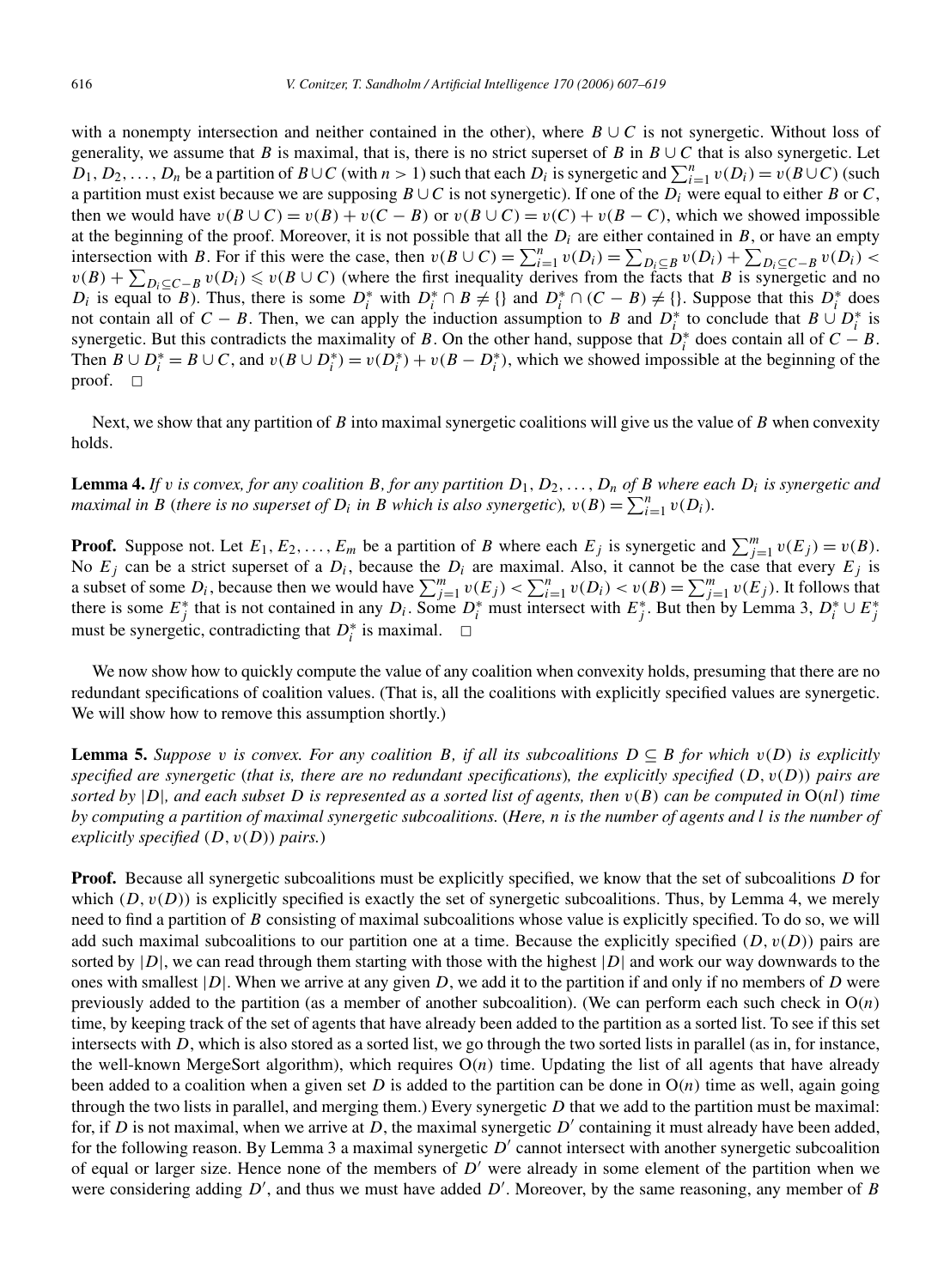must eventually be in some element of the partition (because the maximal synergetic subcoalition containing it must be added). Thus we will get a valid partition.  $\Box$ 

Of course, for generality, we would like to allow for redundant specifications. Next, we show that we can indeed allow for them, because we can quickly remove any redundant specifications when convexity holds.

**Lemma 6.** If v is convex and each subset  $B \subseteq A$  is represented as a sorted list of agents, then the set of explicitly specified  $(B, v(B))$  pairs can be reduced to the subset of only the synergetic ones in  $O(nl^2)$  time. (Here, *n* is the *number of agents and l is the number of explicitly specified* (*B, v(B)*) *pairs.*)

**Proof.** After sorting the  $(B, v(B))$  pairs by  $|B|$  (which takes  $O(l \log(l))$  time), we will go through them starting at those with the smallest |*B*| and working our way up to the larger ones, eliminating each nonsynergetic one, as follows. We observe that when we arrive at the pair  $(B, v(B))$ , all the remaining explicitly specified  $(D, v(D))$  with  $D \subseteq B$  will be synergetic (apart from possibly *B* itself). Thus, we can temporarily remove  $(B, v(B))$ , then according to Lemma 5 compute the new value of *B* (say,  $v'(B)$ ) in O(*nl*) time, and remove the pair  $(B, v(B))$  if and only if  $v'(B) = v(B)$ . (We observe that, if *B* is indeed synergetic, removing the pair  $(B, v(B))$  may break the convexity, in which case the algorithm from Lemma 5 may select the wrong maximal subcoalitions and compute too small a value for  $v'(B)$ . Of course, in this case the computed  $v'(B)$  is still smaller than  $v(B)$  and we will not remove the pair  $(B, v(B))$ , as required.)  $\Box$ 

Finally, we show how to quickly compute a solution in the core when convexity holds. To distribute the value, we make use of the following known lemma mentioned at the beginning of this section.

**Lemma 7.** (Osborne and Rubinstein [25].) *For any order imposed on the agents, if we add the agents to the coalition one at a time, and give each agent its marginal value, then, if the characteristic function is convex, we obtain a solution in the core.*

This leads to the following result.

**Theorem 6.** If v is convex, a solution in the core can be constructed in  $O(n^2)$  time. (Here, n is the number of agents *and l is the number of explicitly specified (B, v(B)) pairs.*)

**Proof.** If the subsets  $B \subseteq A$  are not yet represented as sorted lists, we can correct this in  $O(n \log(n))$  time. Then, we remove all the redundant  $(B, v(B))$  pairs using Lemma 6, and sort the remaining ones by  $|B|$ , in  $O(nl^2)$  time. Then (using the scheme from Lemma 7) we order the members of the grand coalition in an arbitrary way, add them in one by one, and give each of them their marginal value. This requires the computation of the value of one additional coalition for each agent (namely, the coalition that results from adding that agent), which takes O*(nl)* time per agent using Lemma 5, for a total of  $O(n^2l)$  time. Because every agent appears in at least one synergetic subcoalition, and hence  $n \le l$ , the whole algorithm runs in  $O(nl^2)$  time.  $\Box$ 

Another polynomial-time approach for constructing a solution in the core that does not rely on Lemma 7 is to compute the value of the grand coalition (using Lemmas 6 and 5), and then solve the linear programming problem as in Section 5.

# **8. Conclusions and future research**

As we have argued, coalition formation is a key problem in automated negotiation among self-interested agents, and other multiagent applications. A coalition of agents can sometimes accomplish things that the individual agents cannot, or can accomplish them more efficiently. Motivating the agents to abide by a solution requires careful analysis: only some of the solutions are stable in the sense that no group of agents is motivated to break off and form a new coalition. This constraint has been studied extensively in cooperative game theory, but the computational questions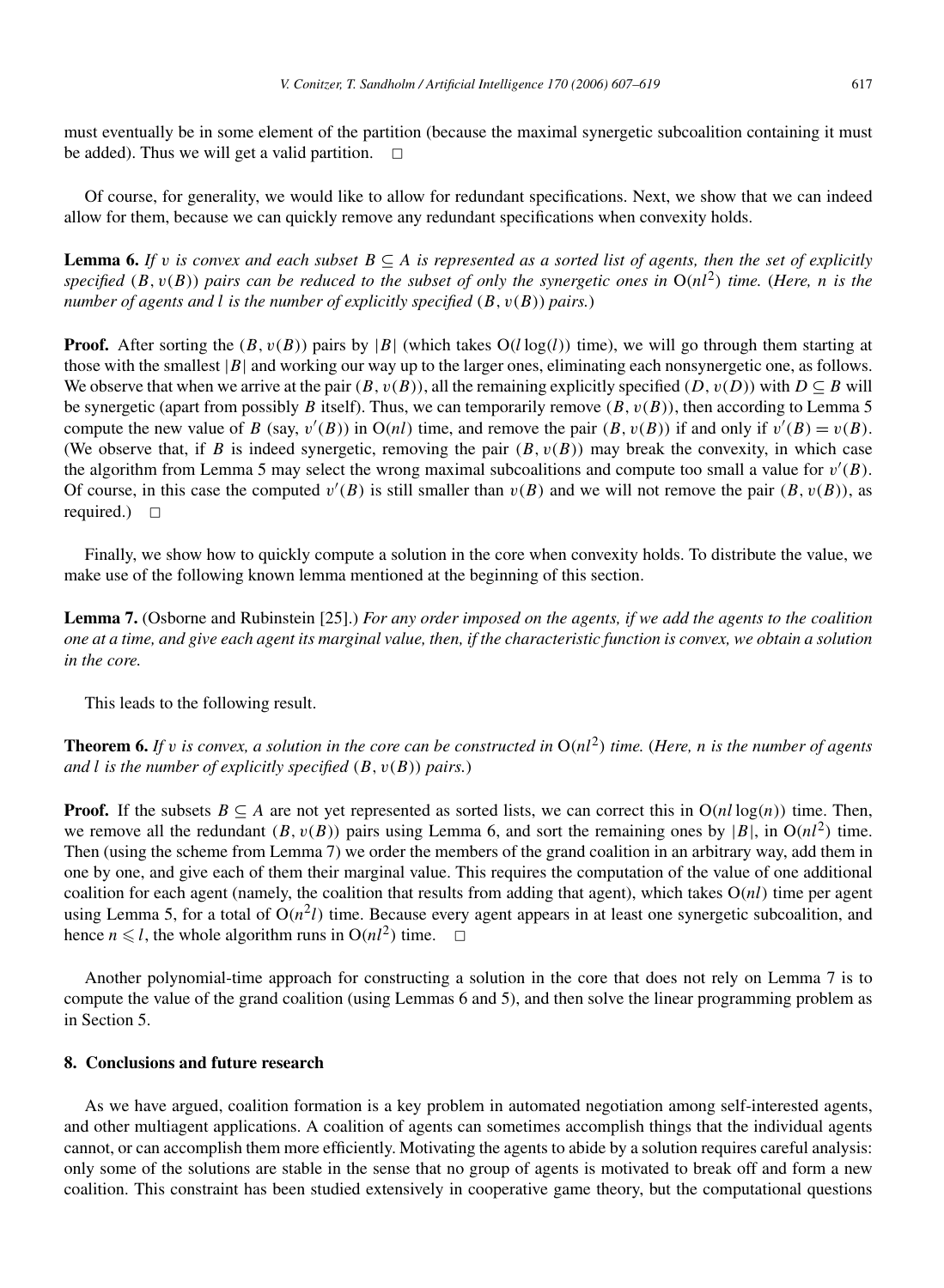around this constraint have received less attention. When it comes to coalition formation among software agents (that represent real-world parties), these questions become increasingly explicit.

In this paper we defined a concise general representation for games in characteristic form that relies on superadditivity, and showed that it allows for efficient checking of whether a given outcome is in the core. We then showed that determining whether the core is nonempty is NP-complete both with and without transferable utility. We demonstrated that what makes the problem hard in both cases is determining the collaborative possibilities (the set of outcomes possible for the grand coalition); we did so by showing that if these are given, the problem becomes solvable in time polynomial in the size of the representation in both cases. However, we then demonstrated that for a hybrid version of the problem, where utility transfer is possible only within the grand coalition, the problem remains NP-complete even when the collaborative possibilities are given. Finally, we showed that if the characteristic function is convex, a solution in the core can be constructed efficiently (in  $O(nl^2)$  time, where *n* is the number of agents and *l* is the number of synergies), even when the collaborative possibilities are not given in advance.

Future research can take a number of different directions. One such direction is to investigate restricted families of games in characteristic form (such as the family of convex games, which we analyzed in this paper). Another direction is to evaluate other solution concepts in cooperative game theory from the perspective of computational complexity under our input representation. A long-term goal is to extend the framework for finding a strategically stable solution to take into account issues of computational complexity in determining the synergies among coalitions [30,34]. For example, nontrivial routing problems may need to be solved (potentially only approximately) in order to determine the synergies. How to efficiently construct a stable solution when the cost of determining a synergy is significant (and possibly varying across coalitions) is an important open problem. Finally, we can investigate the same questions under different representations. These representations can be for restricted domains only (we discussed some results along this line in Section 3); they can also be general, so that the representation is concise only on some instances (ideally those that are likely to occur in practice). In the latter category, we have recently introduced and studied another representation that allows for the decomposition of the characteristic function over distinct *issues*, each of which concerns only a small number of the agents [7].

#### **Acknowledgements**

The authors would like to thank the anonymous reviewers for their helpful comments.

## **References**

- [1] R. Aumann, Acceptable points in general cooperative *n*-person games, in: Contributions to the Theory of Games, vol. IV, in: Annals of Mathematics Study, vol. 40, Princeton University Press, Priceton, NJ, 1959, pp. 287–324.
- [2] B.D. Bernheim, B. Peleg, M.D. Whinston, Coalition-proof Nash equilibria: I. Concepts, J. Econ. Theory 42 (1) (1987) 1–12.
- [3] J.M. Bilbao, Cooperative Games on Combinatorial Structures, Kluwer Academic, Dordrecht, 2000.
- [4] J.M. Bilbao, J.R. Fernandez, J.J. Lopez, Complexity in cooperative game theory, 2000.
- [5] A. Charnes, K.O. Kortanek, On balanced sets, cores, and linear programming, Technical Report 12, Cornell Univ., Dept. of Industrial Eng. and Operations Res., Ithaca, NY, 1966.
- [6] K. Chatterjee, B. Dutta, D. Ray, K. Sengupta, A noncooperative theory of coalitional bargaining, Rev. Econ. Stud. 60 (1993) 463–477.
- [7] V. Conitzer, T. Sandholm, Computing Shapley values, manipulating value division schemes, and checking core membership in multi-issue domains, in: Proceedings of the National Conference on Artificial Intelligence (AAAI), San Jose, CA, 2004, pp. 219–225.
- [8] X. Deng, T. Ibaraki, H. Nagamochi, Algorithms and complexity in combinatorial optimization games, in: Proceedings of the Eighth Annual ACM–SIAM Symposium on Discrete Algorithms, 1997, pp. 720–729.
- [9] X. Deng, C.H. Papadimitriou, On the complexity of cooperative solution concepts, Math. Oper. Res. (1994) 257–266.
- [10] R. Evans, Coalitional bargaining with competition to make offers, Games Econ. Behav. 19 (1997) 211–220.
- [11] U. Faigle, S. Fekete, W. Hochstattler, W. Kern, Approximating the core of Euclidean TSP games, Oper. Res. (1993) 152–156.
- [12] U. Faigle, S. Fekete, W. Hochstattler, W. Kern, On the complexity of testing membership in the core of min-cost spanning trees, Internat. J. Game Theory 26 (1997) 361–366.
- [13] D. Gillies, Some theorems on *n*-person games, Ph.D. thesis, Princeton University, Department of Mathematics, 1953.
- [14] M. Goemans, M. Skutella, Cooperative facility location games, J. Algorithms 50 (2004) 194–214, early version: SODA 2000, pp. 76–85.
- [15] A. Gupta, A. Srinivasan, E. Tardos, Cost-sharing mechanisms for network design, in: Proceedings of the 7th International Workshop on Approximation Algorithms for Combinatorial Optimization Problems, Cambridge, MA, 2004, pp. 139–150.
- [16] J.P. Kahan, A. Rapoport, Theories of Coalition Formation, Lawrence Erlbaum Associates, 1984.
- [17] R. Karp, Reducibility among combinatorial problems, in: R.E. Miller, J.W. Thatcher (Eds.), Complexity of Computer Computations, Plenum Press, New York, 1972, pp. 85–103.